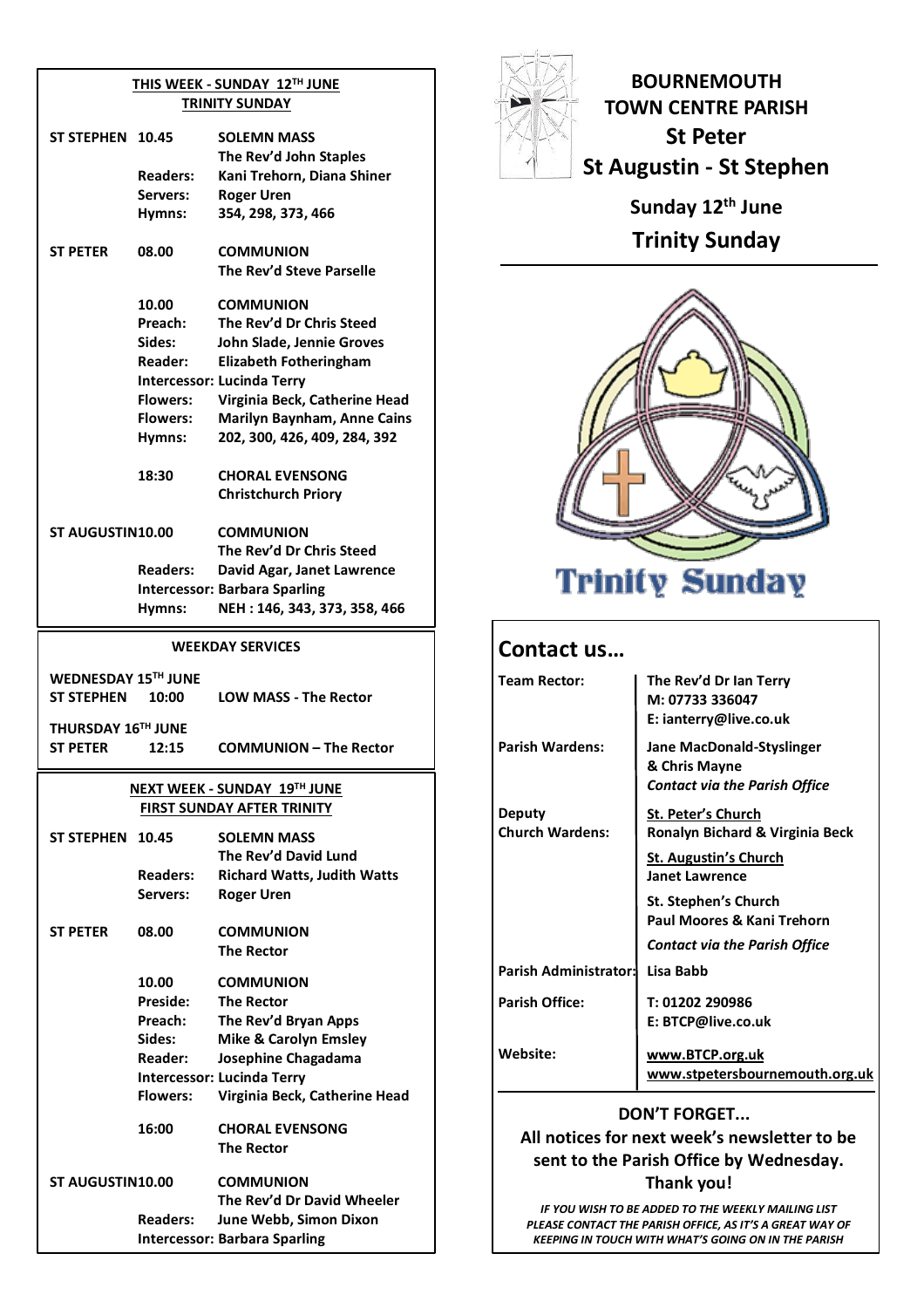#### *YOUR PRAYERS ARE ASKED FOR:*

*St Augustin: Maureen Page*

*St. Stephen: Brenda Price, Jo Hollis, Malcolm Warwick, Ray Farleigh*

*St Peter: Alison Mallows, Avril Humphries, Margaret Shillabeer, Reece Feasey, Rosemary Larkin, Val Spence*

#### *'BRING A TIN TO CHURCH' for* THE FOODBANK

*Please can you continue to bring in donations weekly to church, as just bringing just one item each week, could provide them with over 100 items from BTCP weekly on a regular basis and would make a huge difference to desperate families. Please give your donations to your wardens/sides team or leave them in the special boxes after the main Sunday service and Lisa will drop them to the FoodBank each Monday. Items currently needed (Items in bold are URGENTLY NEEDED):*

- *LONGLIFE FRUIT JUICE – they have run out of completely*
- *TINNED FISH / Tinned meat / TINNED VEGETABLES*
- *Tinned soup / Pasta sauce / Peanut Butter*
- *TINNED FRUIT / Puddings (jelly, rice pudding, custard, sponge pudding and Angel Delight*
- *FRUIT JUICE / squash / UHT Milk / Tea / Coffee / Breakfast biscuits/cereal bars / savoury snacks*

*Alternatively, people who would like to help can donate money into the [Bournemouth Foodbank Appeal.](https://nam12.safelinks.protection.outlook.com/?url=https%3A%2F%2Fwww.crowdfunder.co.uk%2Fp%2Fbournemouth-foodbank-2022&data=04%7C01%7C%7C212885be1b334a861b9608da0c100908%7C84df9e7fe9f640afb435aaaaaaaaaaaa%7C1%7C0%7C637835560261523418%7CUnknown%7CTWFpbGZsb3d8eyJWIjoiMC4wLjAwMDAiLCJQIjoiV2luMzIiLCJBTiI6Ik1haWwiLCJXVCI6Mn0%3D%7C3000&sdata=0kwllR%2FVKpXiq23Zee%2BQMNvELUcjJoK8%2B%2Be%2BVn%2Fn9gQ%3D&reserved=0)*

#### CHURCH PASTORAL CARE VISITING TEAMS

*Ian is re-establishing the church pastoral care groups. To find out more & discover if God might be calling you to this ministry, contact Lucinda [\(lucindaterry@hotmail.co.uk\)](mailto:lucindaterry@hotmail.co.uk) or Sue Francis (sueannsport@yahoo.co.uk) & they will meet you for a chat about what is involved. They will also be running a short training course. There has already been encouraging response to this opportunity.*

#### **ST PETER'S SUNDAY SCHOOL**

*Can you spare a Sunday or two each month to help the new team that is coming together to help with re-establishing the Sunday School during the main Sunday morning service each week, it would make a difference to the growing number of young people attending church each week. Simply email [ianterry@live.co.uk](mailto:ianterry@live.co.uk)*

#### *'UNDERSTANDING THE SCRIPTURES'*

*Richard Lambert has updated his three-volume book (£10 per copy) to help us all better understand the Bible (& Quran). The three volumes cover: What are the scriptures? How were the scriptures produced? & What do the scriptures mean? Packed full of interesting facts, he is donating all proceeds to the church, so pop along to Marion's Bookstall in St Peter's to pick up your copies! Or emai[l btcp@live.co.uk](mailto:btcp@live.co.uk)*

#### SIDESPERSON TEAM - VOLUNTEERS NEEDED

*Are you able to help for an hour or two once a month? It is not an onerous task to hand out the service booklets and give a friendly greeting on arrival & then gather them in afterwards. No experience necessary - full training given, plus you are never on your own. If you want to find out more with no obligation, please just get in touch with John at[: john.slade@sladesproperty.co.uk](mailto:john.slade@sladesproperty.co.uk)*

#### PARRY'S CAFÉ - VOLUNTEERS NEEDED

*If you're looking at ways to help for a couple of hours a week, what better way than to volunteer in our community café, tucked in the back at St Peter's. On Wednesdays & Fridays when there is a lunchtime recital/jazz concert, it can get busy and so some help would be really appreciated by the team. No previous experience necessary, as full training given. Please get in touch with Chris on 07831 175312*

#### WELCOME

Welcome to St Peter's, St Stephen's & St Augustin's. Please make yourself known to one of our Sides People or Duty Warden and we hope you will feel at home with us. Children are very welcome - ask for the Sunday School & crèche at St Peter's. And accessible facilities are available (ask to be directed by a Sides-person). All welcome. Please stay on for a cup of tea!

#### *REGULAR FEATURES IN BTCP*

**PRAYER GROUP** *– Keble Chapel, St. Peter's Church. Usually takes place on the 3 rd Monday of the month at 7.30pm. All welcome. Contact Tim Moorhouse (*07733 536626*) or Ian Terry (07733 336047) for details.*

**TUESDAY CLUB (Card & Board Games)** – *Takes place every Tuesday, 2pm, in the South Vestry, St. Augustin's Church. All welcome. Just come along and join in or contact Julie Gavin on 01202 556759.*

**WEDNESDAY LUNCHTIME RECITALS** – *Takes place every Wednesday, 12.45pm, St Peter's Church from February to mid-December. Entry is FREE and Parry's Café is open for a light lunch, snacks, hot & cold drinks, cakes and much more!*

**ST AUGUSTIN'S MONTHLY COFFEE MORNING** *– First Thursday of the month, from 10am-11.30am, in the church annexe. For more information, contact Roger or Jackie Uren or Lisa in the Parish Office[: btcp@live.co.uk](mailto:btcp@live.co.uk)*

**ST PETER'S RINGERS** *– Practice night Thursday evenings from 7.30pm-9.00pm and regular ringing and social events with other Bournemouth towers. Existing ringers and new learners very welcome, full training available. Please contact our Tower Captain, Peter Murdock-Saint at: [stpetersringers@gmail.com](mailto:stpetersringers@gmail.com)*

**BIBLE STUDY GROUP** – Downstairs meeting room, St Peter's Church, *every Saturday at 12pm. The group is now studying the book of Daniel with some eye-catching revelations about the aims & purposes of Christ! All welcome. Just come along or contact Richard Lambert: 07404 608603.*

**FRIDAY LUNCHTIME JAZZ** – *Takes place last Friday each month, 1-2pm, St Peter's Church. Entry is FREE and Parry's Café is open for a light lunch, snacks, hot & cold drinks, cakes and much more!*

**ST STEPHEN'S ORGAN RECITAL SERIES** - *These begin again on Saturday 2nd April at 11am and are then on the first Saturday of each month from June through to December.*

*"Are you being consistently presented to others in a poor way, which harms your reputation and damages your confidence? Are you being taken advantage of? Do you feel pressurised to do or say things? Do you feel treated badly? Are you lonely, isolated and/or need pastoral support? The BTCP Safeguarding Team are here for you, to provide guidance & assistance, striving for a safe, valued & respected church community. Our Team are only an email or call away, any time of the day - [safeguarding@btcp.org.uk](mailto:safeguarding@btcp.org.uk) or 07545 350 470"* **Suzi Daver - Designated Safeguarding Lead**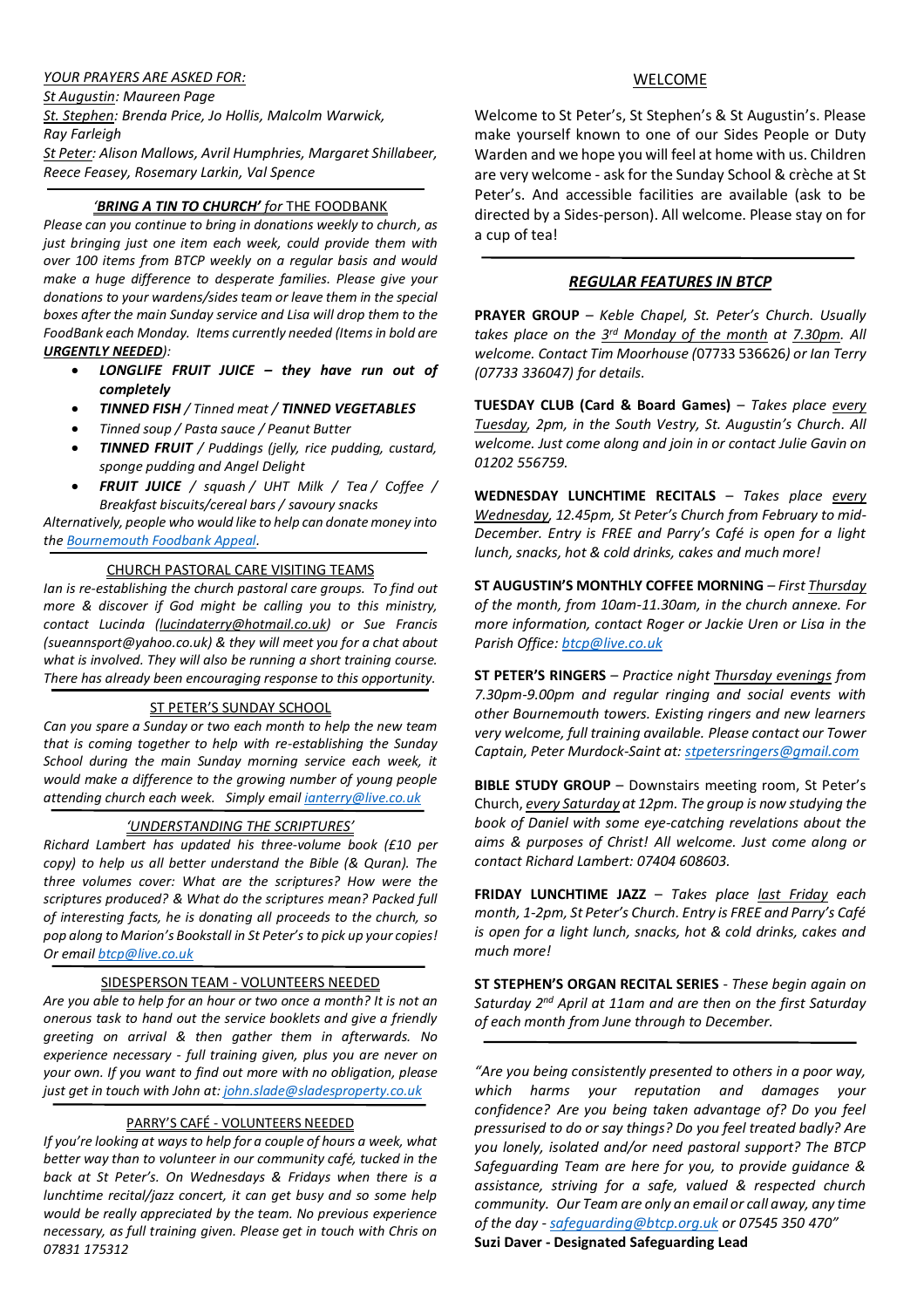

SUNDAY 12TH JUNE - ROTARY YOUNG MUSICIAN COMPETITION *Freemasons Hall, Knole Road, BH1 4DH 1.30pm-5pm.* There are a lot of talented young Musicians taking part this year so please come along & support them. Tickets (on the door) £2.50

SUNDAY 12TH JUNE – CHORAL EVENSONG *– Christchurch Priory, 6.30pm. There will be no evensong at St Peter's as our choir will join forces with the choir at the Priory for a very special service for Trinity Sunday. All are welcome, and the choir would be so happy to see your faces in the pews, to come along and support our choir!*

WEDNESDAY 15TH JUNE - LUNCHTIME CONCERT *- St Peter's Church, 1.15-1.45pm. Verity Joy - soprano, Music Scholar, BU. FREE Admission, Parry's Café OPEN*

FRIDAY 17TH & SATURDAY 18TH JUNE - BOURNEMOUTH'S GOT TALENT SHOW FINALS *- The Rotary Club of Bournemouth has decided to postpone this event until the autumn, so watch this space for more details to come or check out rcbtalentcomp on Facebook/Instagram or talk to Virginia Beck in church.* 

SATURDAY 18TH JUNE - ST STEPHEN'S CHURCH COFFEE

MORNING *- St Stephen's Church, 10.30am is unfortunately CANCELLED due to illness. Please watch out for the new date, Hopefully coming soon!*



WEDNESDAY 22ND JUNE - LUNCHTIME CONCERT *- St Peter's Church, 1.15-1.45pm. FREE Admission, Parry's Café OPEN*



FRIDAY 24TH JUNE

LUNCHTIME JAZZ, SWING & BLUES *St Peter's Church*, *1-2pm. Rick's 4 are performing but with a slightly new line up. FREE entry as always. Parry's Café will of course be OPEN serving a variety of snacks, light lunches And hot & cold drinks All welcome.*

WEDNESDAY 29TH JUNE - LUNCHTIME CONCERT *- St Peter's Church, 1.15-1.45pm. FREE Admission, Parry's Café OPEN*

SATURDAY 2ND JULY - ORGAN RECITALS SERIES 2022 *- St Stephen's Church, 11am, featuring our own Sean Tucker! Doors open at 10.30am with refreshments served before each performance. Admission is FREE though donations welcome!*

<u>SUNDAY 3<sup>RD</sup> JULY</u> - <u>ORDINATION OF DR ROB SAWDY AS DEACON</u> *- Winchester Cathedral, 10am. All welcome to come along and support Rob! Contact Ian Terry if you want to join the luncheon party he is organising near the cathedral - [ianterry@live.co.uk](mailto:ianterry@live.co.uk)*

**MONDAY 4TH JULY - ST PETER'S DCC MEETING** *- 6pm*

**WEDNESDAY 6TH JULY - ST STEPHEN'S DCC MEETING** *– 6pm*

WEDNESDAY 6TH JULY - LUNCHTIME CONCERT *- St Peter's Church, 1.15-1.45pm. FREE Admission, Parry's Café OPEN*

**THURSDAY 7TH JULY - ST AUGUSTIN'S DCC MEETING** *- 10am*



SUNDAY 10TH JULY - THE WYCOMBE CHOIR & ORCHESTRA CONCERT *St Peter's Church, 7.30pm-9pm. A wide-ranging repertoire with something for everyone to enjoy. They have a large variety of musical ensembles ranging from string quartets to rock bands, for Music Tour 2022 we are showcasing our*

**July 2022**  $19.30$ Church Peter's<br>Dead D

*our four largest ensembles: Orchestra, Concert Band, Senior Jazz Band, and Wycombe High Voices FREE Admission. Doors open 7pm, with Parry's Café & Bar OPEN* throughout, serving a range of refreshments.

#### **MONDAY 11TH JULY - PCC MEETING** *- St Peter's Church, 6pm*

#### TUES 12TH - SAT 16TH JULY

THE ST PETER'S JAZZ WEEK *St Peter's Church. A variety of acts across the week beginning on Tuesday 12th with the Wycombe Jazz & Concert Bands and finishing up on Saturday 16th with our beloved Zoot Money & Al Kirtley. Many performances will be FREE entry & Parry's Café will be open throughout. The week's line up is…*



#### *Tuesday 12th July*

*Lunchtime - The Wycombe Jazz & Concert Bands Evening - The Susie Kimber Band - Tickets £5. Parry's Bar will be open and food will be provided by The Dorset Hog & Sausage*

*Wednesday 13th July - Lunchtime - Sarah Bolter*

*Thursday 14th July - Evening - 'Sol Doro', the new Latin Band with Ray Shea, Simon Collins, Toby Muir & Sara Harris*

*Friday 15th July - Lunchtime - Sam Hanson*

*Saturday 16th July - Lunchtime - Zoot Money & Al Kirtley*

WEDNESDAY 20TH JULY - LUNCHTIME CONCERT *- St Peter's Church, 1.15-1.45pm. FREE Admission, Parry's Café OPEN*

WEDNESDAY 27TH JULY - LUNCHTIME CONCERT SPECIAL *- St Peter's Church, 1.15-2.15pm. We are welcoming the London Youth Wind Band who will be performing an hour-long classical selection. The band is made up from some of the best young performers across London, so we are set for a real treat. FREE Admission, Parry's Café OPEN*

WEDNESDAY 3RD AUGUST - LUNCHTIME CONCERT *- St Peter's Church, 1.15-1.45pm. FREE Admission, Parry's Café OPEN*

SATURDAY 6TH AUGUST - ORGAN RECITALS SERIES 2022

*St Stephen's Church, 11am. The fourth monthly organ recital for 2022, featuring Laurence Caldecote (All Saints Northampton) Recitals take place on the first Saturday of each month. Doors will open at 10.30am with refreshments served before each performance. Admission is FREE, although donations welcome.*

WEDNESDAY 10TH AUGUST - LUNCHTIME CONCERT *- St Peter's Church, 1.15-1.45pm. FREE Admission, Parry's Café OPEN*

WEDNESDAY 17TH AUGUST - LUNCHTIME CONCERT *- St Peter's Church, 1.15-1.45pm. Harris Becker performing - classical guitar. FREE Admission, Parry's Café OPEN*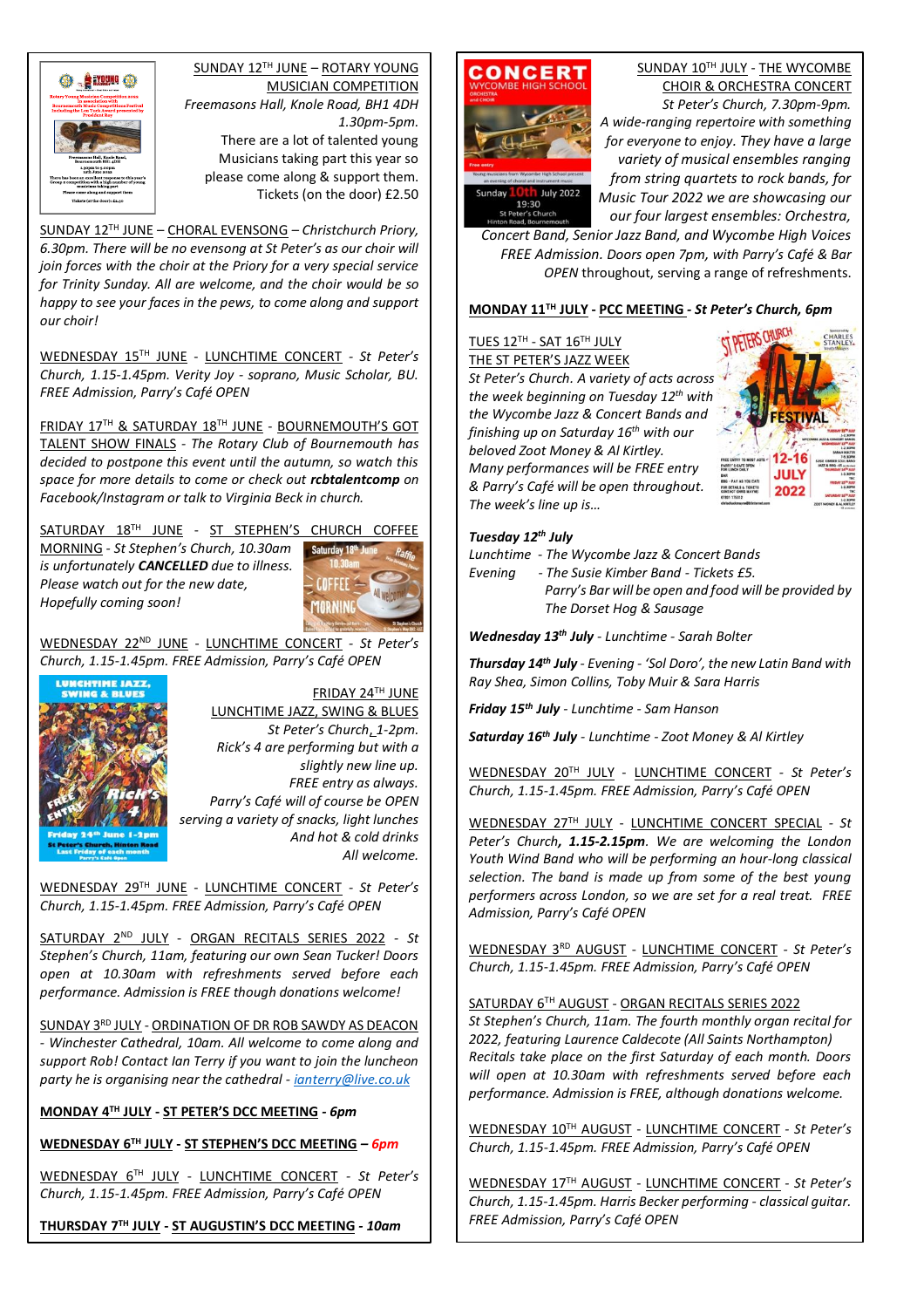# *COLLECT*

*Almighty and everlasting God, you have given us your servants grace, by the confession of a true faith, to acknowledge the glory of the eternal Trinity and in the power of the divine majesty to worship the Unity: keep us steadfast in this faith, that we may evermore be defended from all adversities; through Jesus Christ your Son our Lord, who is alive and reigns with you, in the unity of the Holy Spirit, one God, now and for ever. Amen*

# Proverbs 8.1–4,22–31

Does not wisdom call, and does not understanding raise her voice?

On the heights, beside the way, at the crossroads she takes her stand; beside the gates in front of the town, at the entrance of the portals she cries out:

'To you, O people, I call, and my cry is to all that live. The Lord created me at the beginning of his work, the first of his acts of long ago. Ages ago I was set up, at the first, before the beginning of the earth. When there were no depths, I was brought forth, when there were no springs abounding with water. Before the mountains had been shaped, before the hills, I was brought forth - when he had not yet made earth and fields, or the world's first bits of soil.

When he established the heavens, I was there, when he drew a circle on the face of the deep, when he made firm the skies above, when he established the fountains of the deep, when he assigned to the sea its limit, so that the waters might not transgress his command, when he marked out the foundations of the earth, then I was beside him, like a master worker; and I was daily his delight, rejoicing before him always, rejoicing in his inhabited world and delighting in the human race.

Therefore, since we are justified by faith, we have peace with God through our Lord Jesus Christ, through whom we have obtained access to this grace in which we stand; and we boast in our hope of sharing the glory of God. And not only that, but we also boast in our sufferings, knowing that suffering produces endurance, and endurance produces character, and character produces hope, and hope does not disappoint us, because God's love has been poured into our hearts through the Holy Spirit that has been given to us.

# John 16.12–15

'I still have many things to say to you, but you cannot bear them now. When the Spirit of truth comes, he will guide you into all the truth; for he will not speak on his own, but will speak whatever he hears, and he will declare to you the things that are to come. He will glorify me because he will take what is mine and declare it to you. All that the Father has is mine. For this reason I said that he will take what is mine and declare it to you.

# *POST COMMUNION PRAYER*

*Almighty and eternal God, you have revealed yourself as Father, Son and Holy Spirit, and live and reign in the perfect unity of love: hold us firm in this faith, that we may know you in all your ways and evermore rejoice in your eternal glory, who are three Persons yet one God, now and for ever. Amen*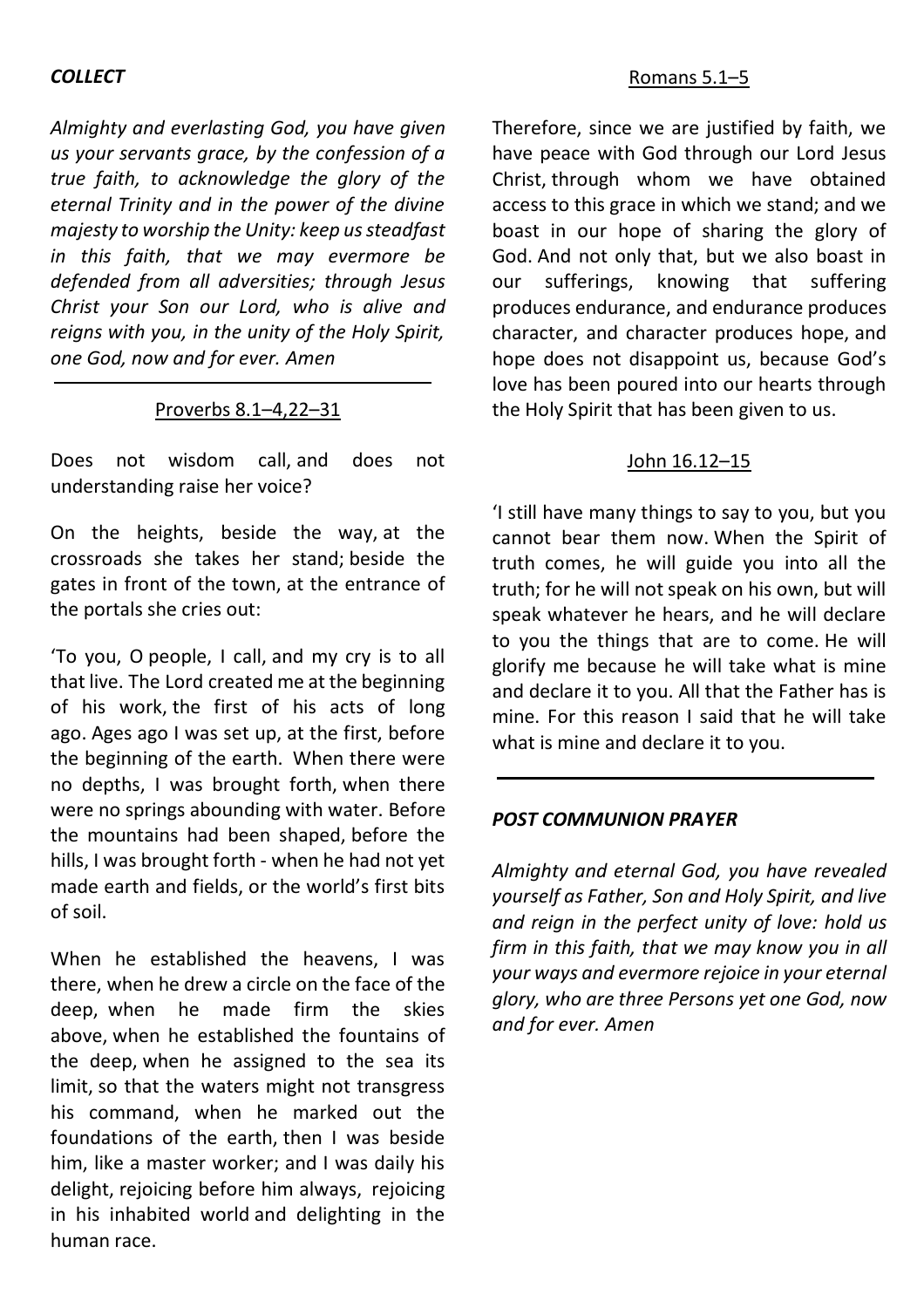Dear Friends,

This **Refugee Week**, 20<sup>th</sup> – 26<sup>th</sup> June, is exploring the theme of 'Healing'. Through creativity and conversations, **Refugee Week 2022** will be a celebration of community, mutual care, and the human ability to start again.

Healing means recovering from a painful experience or situation, so that we can continue to live. No-one understands this better than those who have lost their homes and had to build new lives from scratch. We have much to learn from refugees about holding onto hope when going on seems impossible – as well as about how art, creativity, prayer and community can help us to heal. Those going through the asylum system also know that healing is an ongoing process, made harder by poverty, housing difficulties and the threat of being detained or deported. Asking for change, so that refugees can truly feel safe, is an act of care.

Whether it's about looking after ourselves and each other at difficult times, overcoming political divisions or coming together to fight for the survival of our shared planet, healing matters to all of us. Whoever and wherever you are, Refugee Week 2022 offers an opportunity to imagine and work for a world where healing replaces harm, and care becomes our shared currency.

The poem, **'how we became refugees'**, by Ahmad Al-Dabagh, takes us deeper into the refugee identity:

when i was younger i lived in a citadel built on sacred earth overlooking ancient rivers dijlah, forat fragrant and fertile where palm trees floated upon clouds of molten gold one day, the world discovered and fought over the riches beneath the sand we were forced to abandon our ancestral home to seek solace on distant foreign land

'how we became refugees' is an allegory for the Iraq war which resulted in the deracination and displacement of millions. For Ahmad, it is a personal story, written from the perspective of a parent who has to explain to their child why they left their homeland and how they became refugees. She and her family fled Iraq abruptly due to the war and they migrated to Australia in 1994.

How can teachers and schools staff best support the psycho-emotional needs of students from sanctuary seeking backgrounds?

An online workshop was held by *Schools of Sanctuary* on 12 May 2022 as part of the run up to Refugee Week 2022, with the theme 'Healing'. I joined over 80 teachers and school staff at the session, which looked at the challenges facing sanctuary seeking children and young people, approaches to supporting them in the classroom, and how a 'healing' approach can benefit students of all backgrounds.

# **About** *Schools of Sanctuary*

*Schools of Sanctuary* is a national network of over 300 primary and secondary schools all committed to creating a culture of welcome and inclusion for refugees and people seeking asylum. Driven by teachers, school staff, parents, governors and community groups, this network supports the thousands of young people seeking sanctuary in the UK, raises awareness of the issues facing people in the asylum system, challenges misconceptions and builds social cohesion. Hundreds of schools take part in Refugee Week every year, using